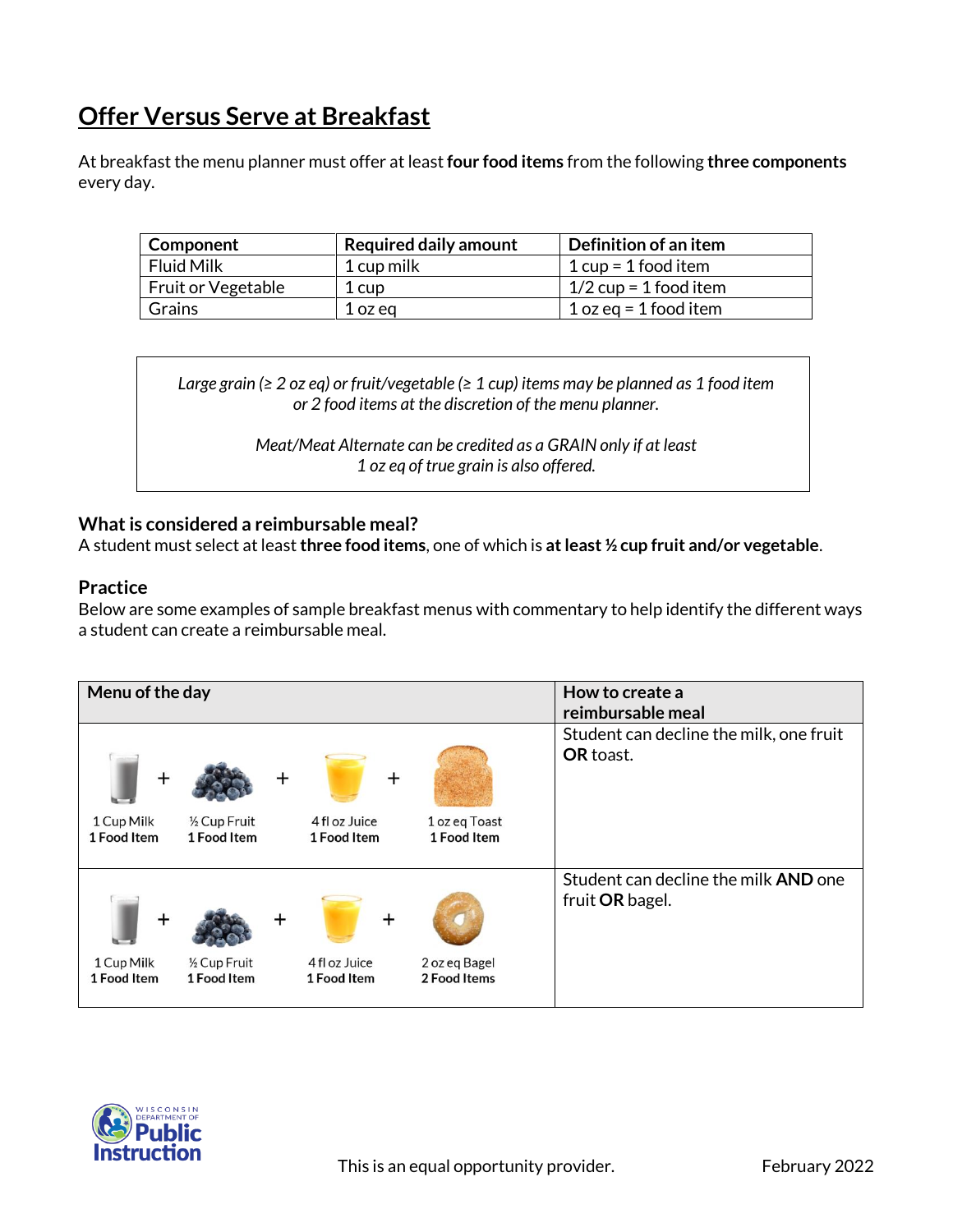| Menu of the day                                                                                                                                                | How to create a<br>reimbursable meal                                                                                                                      |
|----------------------------------------------------------------------------------------------------------------------------------------------------------------|-----------------------------------------------------------------------------------------------------------------------------------------------------------|
| 1 Cup Vegetable<br>1 oz eq Toast<br>1 Cup Milk<br>1 Food Item<br>2 Food Items<br>1 Food Item                                                                   | Student can decline the milk OR toast<br>but <b>MUST</b> take the carrots because<br>they credit as two food Items and are<br>the only vegetable offered. |
| 1 Cup Fruit<br>1 Cup Milk<br>2 oz eg Bagel<br>2 Food Items<br>1 Food Item<br>2 Food Items                                                                      | Student can decline the milk OR bagel<br>but MUST take the pear because it<br>credits as two food Items and is the<br>only fruit offered.                 |
| 1 Cup Milk<br>1 Cup Fruit<br>2 oz eq Bagel<br>1 Food Item<br>1 Food Item<br>2 Food Items                                                                       | Student can decline the milk but MUST<br>take the bagel because it credits as two<br>food items and the pear because it is<br>the only fruit offered.     |
| 1 Cup Milk<br>1 Cup Vegetable<br>4 fl oz Juice<br>2 oz eq Bagel<br>1 Food Item<br>1 Food Item<br>1 Food Item<br>2 Food Items                                   | Student can decline the milk AND a<br>fruit or vegetable OR the bagel.                                                                                    |
| +<br>1 Cup Milk<br>1 Cup Fruit<br>4 fl oz Juice<br>1 oz eq Toast<br>1 Food Item<br>1 Food Item<br>1 Food Item<br>1 Food Item                                   | Student can decline the milk, one fruit<br>OR the toast.                                                                                                  |
| 4 fl oz Juice<br>1/2 Cup Fruit<br>1 oz eq English Muffin,<br>1 Cup Milk<br>1 Food Item<br>1 oz eq Egg (as GRAIN)<br>1 Food Item<br>1 Food Item<br>2 Food Items | Student can decline the milk AND one<br>fruit OR the breakfast sandwich.                                                                                  |